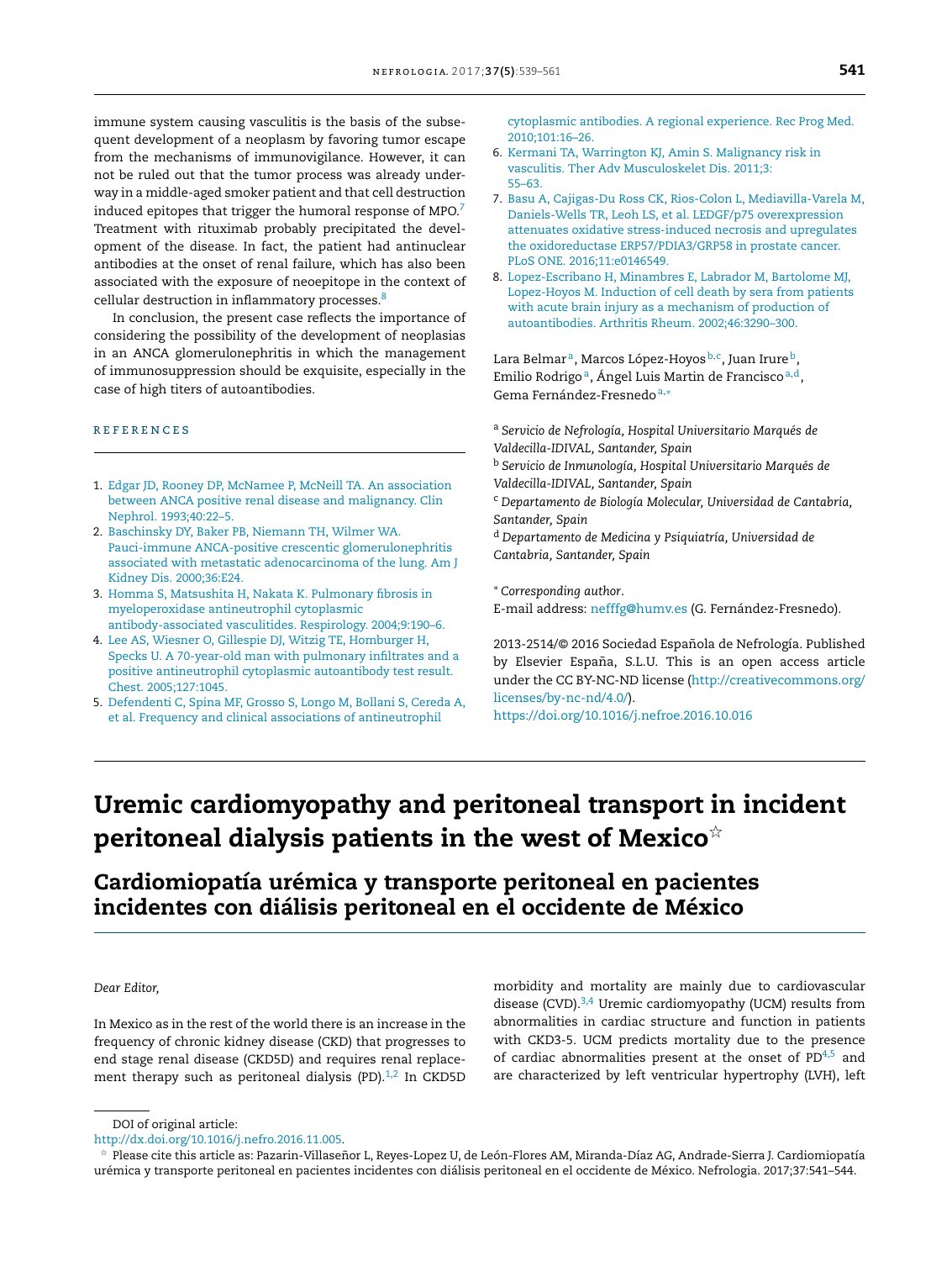<span id="page-1-0"></span>ventricular dilatation and both systolic and diastolic heart dysfunction.[5](#page-3-0) Echocardiography detects abnormalities related to UCM $3,4,6$  that impact the prognosis of CKD5D patients initiating PD. $^6$  $^6$  The peritoneal equilibration test (PET)<sup>[7](#page-3-0)</sup> evaluates the function of the peritoneal membrane and allows to classify patients as different types of transporters and has a prognostic value. $8,9$  The aim of the study was to describe echocardiographic findings related to UCM at the commencement of CAPD; these findings were correlated with the type of peritoneal transport (PT).

This is a cross-sectional study carried out from January 2013 to August 2014. We included patients with end stage renal disease of any etiology, between 16 and 75 years, on CAPD for at least one month, with transthoracic echocardiography and PET. We exclude the following patients: with previous diagnosis of heart disease, acute decompensation of any heart disease, dysfunctional peritoneal catheter, peritonitis in the 6 weeks prior to PET, lack of ultrafiltration or acute kidney injury. A transthoracic echocardiogram was performed

to determine the ejection fraction (LVEF) and shortening fraction of left ventricle (SFLV). We defined systolic dysfunction (SD) at LVEF values <52% in men and <54% in women, with or without SFLV <25%. We determined left ventricular mass (LVM) and left ventricular hypertrophy (LVH) was defined as LVM >224 g in men and >162 g in women. To determine the LVH pattern, the relative thickness was calculated with values of <0.42 for eccentric LVH and >0.42 for concentric LVH. We classified as diastolic dysfunction (DD) according to the filling pattern of the left ventricle. Cardiac dimensions and function were calculated according to the recommendations of the American Society of Echocardiography.[10](#page-3-0) Descriptive statistics, the Kruskall-Wallis test were used to evaluate differences in biochemical or echocardiographic findings in relation to the period (months) on CAPD, as well as Pearson's correlation to determine the relationship between echocardiographic findings and PT.

Fifty patients were evaluated, 30 (60%) men, with a median age of 24 years (16–70) and with an average time on CAPD of

| Table 1 - Demographic, clinical, biochemical and echocardiographic characteristics. |                        |                                |                                 |  |  |  |  |  |  |
|-------------------------------------------------------------------------------------|------------------------|--------------------------------|---------------------------------|--|--|--|--|--|--|
| Clinical parameters                                                                 |                        | Echocardiographic parameters   |                                 |  |  |  |  |  |  |
| N                                                                                   | 50                     | Diastolic dysfunction n (%)    | 50 (100)                        |  |  |  |  |  |  |
| Gender %                                                                            |                        | Ventricular filling pattern    |                                 |  |  |  |  |  |  |
| Male                                                                                | 30(60)                 | Type I or prolonged relaxation | 27(54)                          |  |  |  |  |  |  |
| Female                                                                              | 20(40)                 | Type II or pseudonormalized    | 4(8)                            |  |  |  |  |  |  |
| Age (years)                                                                         | 24 (16-70)             | Type III or restrictive        | 19 (38)                         |  |  |  |  |  |  |
| CKD etiology n (%)                                                                  |                        | Systolic dysfunction n (%)     | 25 (50)                         |  |  |  |  |  |  |
| Unknown                                                                             | 34 (68)                | LVEF $n$ $(\%)$                |                                 |  |  |  |  |  |  |
| Diabetes mellitus type 1                                                            | 5(10)                  | Normal                         | 25(50)                          |  |  |  |  |  |  |
| Diabetes mellitus type 2                                                            | 9(18)                  | Decreased                      | 25(50)                          |  |  |  |  |  |  |
| Systemic arterial hypertension<br>1(2)                                              |                        | SFLV (%)                       |                                 |  |  |  |  |  |  |
| Obstructive uropathy<br>1(2)                                                        |                        | Normal                         | 35 (70)                         |  |  |  |  |  |  |
| Time on PD (months)                                                                 | $2(1-6)$               | Affected                       | 15 (30)                         |  |  |  |  |  |  |
| Peritoneal transport n (%)                                                          |                        | LVH $n$ $(\%)$                 |                                 |  |  |  |  |  |  |
| High                                                                                | 9(18)                  | Without LVH                    | 14 (28)                         |  |  |  |  |  |  |
| Promedium high                                                                      | 19 (38)                | With LVH                       | 36(72)                          |  |  |  |  |  |  |
| Promedium low                                                                       | 16 (32)                | Mild                           | 24 (48)                         |  |  |  |  |  |  |
| Low                                                                                 | 6(12)                  | Moderate                       | 12 (24)                         |  |  |  |  |  |  |
|                                                                                     |                        | Severe                         | 0(0)                            |  |  |  |  |  |  |
|                                                                                     |                        |                                | $LVHn$ (%) Geometric parameters |  |  |  |  |  |  |
|                                                                                     |                        | LVH excentric                  | 17(47)                          |  |  |  |  |  |  |
|                                                                                     |                        | LVH concentric                 | 19 (53)                         |  |  |  |  |  |  |
|                                                                                     | Biochemical parameters |                                |                                 |  |  |  |  |  |  |
| Hemoglobin (g/l)                                                                    | $8.76 \pm 1.4$         |                                |                                 |  |  |  |  |  |  |
| Creatinine (mg/dl)                                                                  | $10.2 \pm 3.9$         |                                |                                 |  |  |  |  |  |  |
| Urea (mg/dl)                                                                        | $90.9 \pm 18.8$        |                                |                                 |  |  |  |  |  |  |
| Glucose (mg/dl)                                                                     | $108.0 \pm 28.7$       |                                |                                 |  |  |  |  |  |  |
| Potassium (mmol/l)                                                                  | $4.8 \pm 0.67$         |                                |                                 |  |  |  |  |  |  |
| Sodium (mmol/l)                                                                     | $133.1 \pm 2.61$       |                                |                                 |  |  |  |  |  |  |
| Albumin (g/l)                                                                       | $2.9 \pm 0.64$         |                                |                                 |  |  |  |  |  |  |
| Phosphorus (mg/dl)                                                                  | $4.81 \pm 1.6$         |                                |                                 |  |  |  |  |  |  |

Measured variables of the patients included are shown. The biochemical parameters and the distribution of the frequencies and the type of PT are described. The echocardiographic parameters are also shown. Results expressed in mean ± standard deviation and/or median and range as required (quantitative variables) or numbers and percentages (qualitative variables).

PD: peritoneal dialysis; CKD: chronic kidney disease; SFLV: shortening fraction of left ventricular; LVEF: left ventricular ejection fraction; LVH: left ventricular hypertrophy; n: number of patients.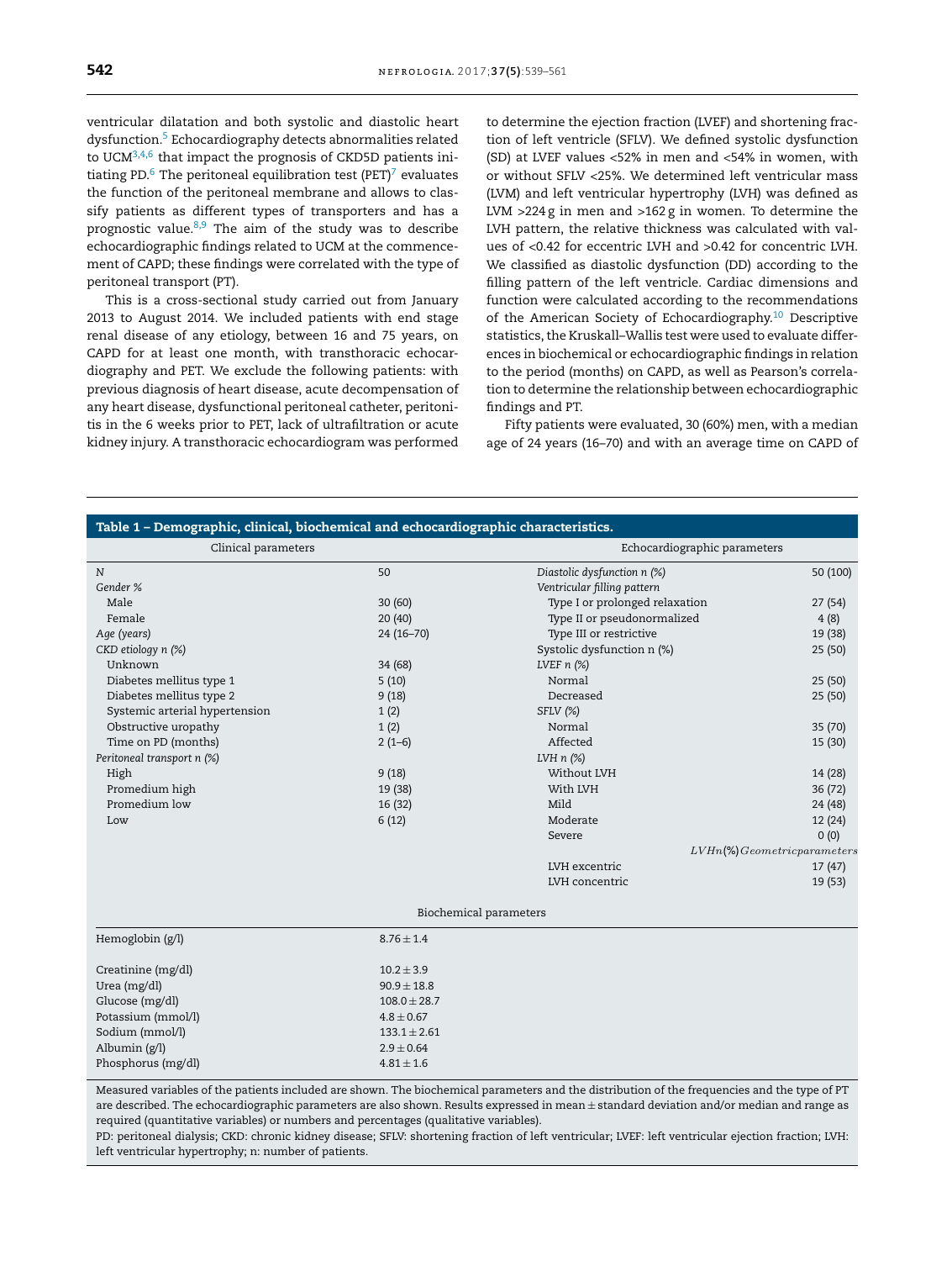<span id="page-2-0"></span>

| Table 2 – Comparative and correlation analysis of biochemical variables, echocardiographic findings of UCM with PT. |                                     |
|---------------------------------------------------------------------------------------------------------------------|-------------------------------------|
| Comparison of biochemical variables and echocardiographic findings with PT                                          | Correlation of HCM findings with PT |

| Variable     | p    | Finding                               |      | p | Finding                               |         | p    |
|--------------|------|---------------------------------------|------|---|---------------------------------------|---------|------|
| Months in PD | 0.72 | Left ventricular ejection fraction    | 0.72 |   | Left ventricular ejection fraction    | 0.02    | 0.90 |
| Age          | 0.57 | Shortening fraction of left ventricle | 0.35 |   | Shortening fraction of left ventricle | $-0.06$ | 0.70 |
| Hemoglobin   | 0.50 | Left ventricular mass                 | 0.85 |   | Left ventricular mass                 | 0.1     | 0.50 |
| Creatinine   | 0.18 | Relative thickness                    | 0.44 |   | Relative thickness                    | 0.12    | 0.41 |
| Urea         | 0.42 | Interventricular septum thickness     | 0.97 |   | Interventricular septum thickness     | 0.03    | 0.85 |
| Glucose      | 0.11 | Posterior wall thickness              | 0.84 |   | Posterior wall thickness              | $-0.07$ | 0.62 |
| Potassium    | 1.00 | End systolic left ventricle diameter  | 0.74 |   | End systolic left ventricle diameter  | 0.06    | 0.52 |
| Sodium       | 0.39 | End diastolic left ventricle diameter | 0.79 |   | End diastolic left ventricle diameter | 0.09    | 0.52 |
| Albumin      | 0.24 | Left atrium                           | 0.87 |   | Left atrium                           | 0.10    | 0.50 |
| Phosphorus   | 0.20 | Aortic root                           | 0.74 |   | Aortic root                           | 0.15    | 0.30 |
|              |      | Right ventricle                       | 0.69 |   | Right ventricle                       | $-0.02$ | 0.89 |
|              |      | Maximum velocity aorta                | 0.47 |   | Maximum velocity aorta                | 0.04    | 0.76 |
|              |      | Systolic pulmonary pressure           | 0.70 |   | Systolic pulmonary pressure           | 0.05    | 0.73 |
|              |      | E wave                                | 0.76 |   | E wave                                | 0.01    | 0.96 |
|              |      | A wave                                | 0.63 |   | A wave                                | 0.05    | 0.70 |
|              |      | Ration E/A waves                      | 0.48 |   | Ration E/A waves                      | 0.06    | 0.70 |

Comparison (Kruskall–Wallis test). No statistical difference was observed in biochemical data and echocardiographic findings related to UCM (uremic cardiomyopathy) in relation to PT at the initiation of CAPD. There was not significant correlation (Pearson's *r*) between TP and echocardiographic findings related to UCM at the start of dialysis.

2 months (range 1–6). Cause of CKD was unknown in 68% of patients. TP more frequently observed was promedium high in 38% of patients. Biochemically, whole population show moderate anemia and hypoalbuminemia, as well as abnormalfasting glucose. There was LVH in 72%, geometric pattern of concentric type in 53%, pericardial effusion in 32% and pulmonary arterial hypertension in 60%. There was DD in 100% of the patients, mainly with type I pattern or prolonged relaxation in 54% of patients. Fifty percent had Systolic Dysfunction (SD), manifested mainly by decreased LVEF ([Table](#page-1-0) 1). There were valvular calcifications (CV) in 30%; 18% in aortic valve and in 12% in mitral valve. There was no correlation  $(p = ns)$ between the different findings related to UCM and the time on CAPD (Table 2). There were no differences in intra- or intergroup comparisons between the PT and the variables analyzed (*p* =ns). Likewise, there were no correlations of PT with biochemical variables or with echocardiographic findings related to UCM  $(p=ns)$ .

We describe important findings of UMC present in a young and uninsured population with CKD5D of unknown etiology, since the commencement of a PD program. We also detected hypoalbuminemia and anemia, important factors involved in cardiovascular disease.<sup>[4](#page-3-0)</sup> It is important to note that biochemical and echocardiographic alterations were not changed in relation to the months of PD. There was left ventricular dysfunction with DD in all patients, mainly the type of prolonged relaxation. Half of the patients presented SD with frequent LVH, the main manifestation described in the UCM. $^{\mathrm{5}}$  $^{\mathrm{5}}$  $^{\mathrm{5}}$  In addition there was vascular calcification present in one third of the patients, mainly in the aortic valve. No kind of PT at the beginning of PD did not correlate with biochemical variables nor with echocardiographic findings related to UCM.

In conclusion, patients with ESRD starting PD show the findings of UCM with predominance of DD, frequent LVH, mainly concentric type and abnormal systolic function. These

abnormalities do not change in relation to the time on PD. These patients have important factors described as risk factors for CVD such as anemia, hypoalbuminemia and vascular calcifications. All these abnormalities affect the prognosis of patients with ESRD who initiate PD. However, longitudinal studies are needed to know the evolution of UCM-related findings in patients with PD.

#### Funding

The study was funded by the Guadalajara Civil Hospital Dr. Juan I. Menchaca.

### Conflicts of interest

The authors have no conflicts of interest to declare.

#### **REFERENCES**

- 1. [Garcia-Garcia](http://refhub.elsevier.com/S2013-2514(17)30148-7/sbref0055) [G,](http://refhub.elsevier.com/S2013-2514(17)30148-7/sbref0055) [Briseno-Rentería](http://refhub.elsevier.com/S2013-2514(17)30148-7/sbref0055) [˜](http://refhub.elsevier.com/S2013-2514(17)30148-7/sbref0055) [G,](http://refhub.elsevier.com/S2013-2514(17)30148-7/sbref0055) [Luquín-Arellano](http://refhub.elsevier.com/S2013-2514(17)30148-7/sbref0055) [VH,](http://refhub.elsevier.com/S2013-2514(17)30148-7/sbref0055) [Gao](http://refhub.elsevier.com/S2013-2514(17)30148-7/sbref0055) [Z,](http://refhub.elsevier.com/S2013-2514(17)30148-7/sbref0055) [Gill](http://refhub.elsevier.com/S2013-2514(17)30148-7/sbref0055) [J,](http://refhub.elsevier.com/S2013-2514(17)30148-7/sbref0055) [Tonelli](http://refhub.elsevier.com/S2013-2514(17)30148-7/sbref0055) [M.](http://refhub.elsevier.com/S2013-2514(17)30148-7/sbref0055) [Survival](http://refhub.elsevier.com/S2013-2514(17)30148-7/sbref0055) [among](http://refhub.elsevier.com/S2013-2514(17)30148-7/sbref0055) [patients](http://refhub.elsevier.com/S2013-2514(17)30148-7/sbref0055) [with](http://refhub.elsevier.com/S2013-2514(17)30148-7/sbref0055) [kidney](http://refhub.elsevier.com/S2013-2514(17)30148-7/sbref0055) [failure](http://refhub.elsevier.com/S2013-2514(17)30148-7/sbref0055) [in](http://refhub.elsevier.com/S2013-2514(17)30148-7/sbref0055) [Jalisco,](http://refhub.elsevier.com/S2013-2514(17)30148-7/sbref0055) [México.](http://refhub.elsevier.com/S2013-2514(17)30148-7/sbref0055) [J](http://refhub.elsevier.com/S2013-2514(17)30148-7/sbref0055) [Am](http://refhub.elsevier.com/S2013-2514(17)30148-7/sbref0055) [Soc](http://refhub.elsevier.com/S2013-2514(17)30148-7/sbref0055) [Nephrol.](http://refhub.elsevier.com/S2013-2514(17)30148-7/sbref0055) [2007;18:](http://refhub.elsevier.com/S2013-2514(17)30148-7/sbref0055) [1922–7.](http://refhub.elsevier.com/S2013-2514(17)30148-7/sbref0055)
- 2. United States Renal Data System. 2015 USRDS annual data report: Epidemiology of kidney disease in the United States. Bethesda, MD: National Institutes of Health, National Institute of Diabetes and Digestive and Kidney Diseases; 2015. Available from: [http://www.usrds.org/2015/download/vol2](http://www.usrds.org/2015/download/vol2_13_international_15.pdf) 13 [international](http://www.usrds.org/2015/download/vol2_13_international_15.pdf) 15.pdf [accessed 15.5.16].
- 3. [Parfrey](http://refhub.elsevier.com/S2013-2514(17)30148-7/sbref0065) [PS,](http://refhub.elsevier.com/S2013-2514(17)30148-7/sbref0065) [Foley](http://refhub.elsevier.com/S2013-2514(17)30148-7/sbref0065) [RN.](http://refhub.elsevier.com/S2013-2514(17)30148-7/sbref0065) [The](http://refhub.elsevier.com/S2013-2514(17)30148-7/sbref0065) [clinical](http://refhub.elsevier.com/S2013-2514(17)30148-7/sbref0065) [epidemiology](http://refhub.elsevier.com/S2013-2514(17)30148-7/sbref0065) [of](http://refhub.elsevier.com/S2013-2514(17)30148-7/sbref0065) [cardiac](http://refhub.elsevier.com/S2013-2514(17)30148-7/sbref0065) [disease](http://refhub.elsevier.com/S2013-2514(17)30148-7/sbref0065) [in](http://refhub.elsevier.com/S2013-2514(17)30148-7/sbref0065) [chronic](http://refhub.elsevier.com/S2013-2514(17)30148-7/sbref0065) [renal](http://refhub.elsevier.com/S2013-2514(17)30148-7/sbref0065) [failure.](http://refhub.elsevier.com/S2013-2514(17)30148-7/sbref0065) [J](http://refhub.elsevier.com/S2013-2514(17)30148-7/sbref0065) [Am](http://refhub.elsevier.com/S2013-2514(17)30148-7/sbref0065) [Soc](http://refhub.elsevier.com/S2013-2514(17)30148-7/sbref0065) [Nephrol.](http://refhub.elsevier.com/S2013-2514(17)30148-7/sbref0065) [1999;10:1606–15.](http://refhub.elsevier.com/S2013-2514(17)30148-7/sbref0065)